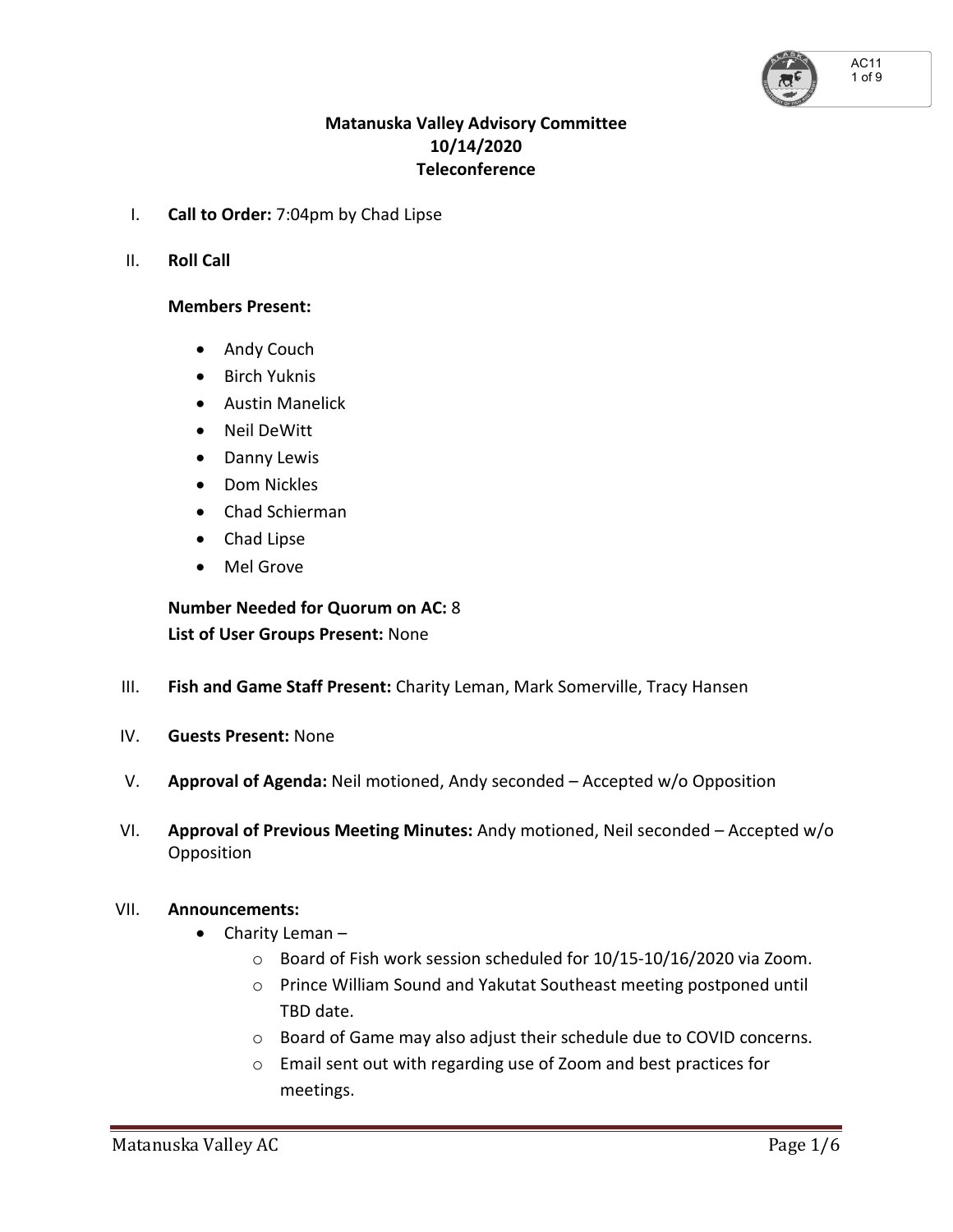

- o Elections, if done, will need to be done over Zoom.
- $\bullet$  Andy Couch
	- o Read Craig Medred article regarding North Pacific Fish Counsel to close EEZ to commercial fishing. Comment period soon and should be discussed on future agenda.
	- o Article will be sent to Charity for distribution to the AC members.
- VIII. **Proposals:** Andy motioned to take Proposals 1,23,29 off the table and proceed from last meeting (Proposal 31), Neil seconded.

| Alaska Board of Fish Prince William Sound                         |                                                                                                                                                                                                                                                                                                                  |                         |                                                                                                                                                                                                                                                                          |  |  |  |  |
|-------------------------------------------------------------------|------------------------------------------------------------------------------------------------------------------------------------------------------------------------------------------------------------------------------------------------------------------------------------------------------------------|-------------------------|--------------------------------------------------------------------------------------------------------------------------------------------------------------------------------------------------------------------------------------------------------------------------|--|--|--|--|
| (Including Upper Copper and Susitna)                              |                                                                                                                                                                                                                                                                                                                  |                         |                                                                                                                                                                                                                                                                          |  |  |  |  |
| Proposals                                                         |                                                                                                                                                                                                                                                                                                                  |                         |                                                                                                                                                                                                                                                                          |  |  |  |  |
| Proposal<br><b>Number</b>                                         | <b>Proposal Description</b>                                                                                                                                                                                                                                                                                      |                         |                                                                                                                                                                                                                                                                          |  |  |  |  |
| Support,<br>Support as<br>Amended,<br>Oppose,<br><b>No Action</b> | <b>Number</b><br><b>Support</b>                                                                                                                                                                                                                                                                                  | <b>Number</b><br>Oppose | <b>Comments, Discussion (list Pros and Cons), Amendments to</b><br><b>Proposal, Voting Notes</b>                                                                                                                                                                         |  |  |  |  |
| 1                                                                 | Establish a longline skate fishery in Prince William Sound                                                                                                                                                                                                                                                       |                         |                                                                                                                                                                                                                                                                          |  |  |  |  |
| Oppose                                                            | $\Omega$                                                                                                                                                                                                                                                                                                         | 9                       | Dept - No comment as this is commercial issue.<br>Oppose - Concerns with bycatch and unknown repercussions.                                                                                                                                                              |  |  |  |  |
| 23                                                                | Reverse the positive customary and traditional subsistence use determination for rainbow and<br>steelhead trout in the Prince William Sound Area, or establish amounts reasonably necessary for<br>subsistence and bag and possession limits for rainbow and steelhead trout in the Prince William<br>Sound Area |                         |                                                                                                                                                                                                                                                                          |  |  |  |  |
| Oppose                                                            | $\Omega$                                                                                                                                                                                                                                                                                                         | 9                       | Dept - Rainbow trout and steelhead are not considered subsistence fish<br>with exception to fishwheel bycatch due to dry boxes and no close<br>attendance requirement. Harvest not sustainable.<br>Oppose - Proposal would not work as planned, harvest not sustainable. |  |  |  |  |
| 29                                                                | Allow use of drift gillnets to harvest salmon for subsistence uses throughout Prince William Sound                                                                                                                                                                                                               |                         |                                                                                                                                                                                                                                                                          |  |  |  |  |
| Oppose                                                            | $\mathbf 0$                                                                                                                                                                                                                                                                                                      | 9                       | Dept - Subsistence fisheries ties to commercial type gear and openers<br>Saturday subsistence opener added<br>Oppose - Concerns that allowing drift gillnets could affect management<br>and allocation, potential for excessive harvest.                                 |  |  |  |  |
| 31                                                                | Increase the possession limit for sockeye salmon in the Upper Copper River                                                                                                                                                                                                                                       |                         |                                                                                                                                                                                                                                                                          |  |  |  |  |
| Support                                                           | 9                                                                                                                                                                                                                                                                                                                | $\overline{0}$          | Dept - No sustainability concerns, harvest increase would be<br>minimal. ADF&G has considered creating this same proposal.                                                                                                                                               |  |  |  |  |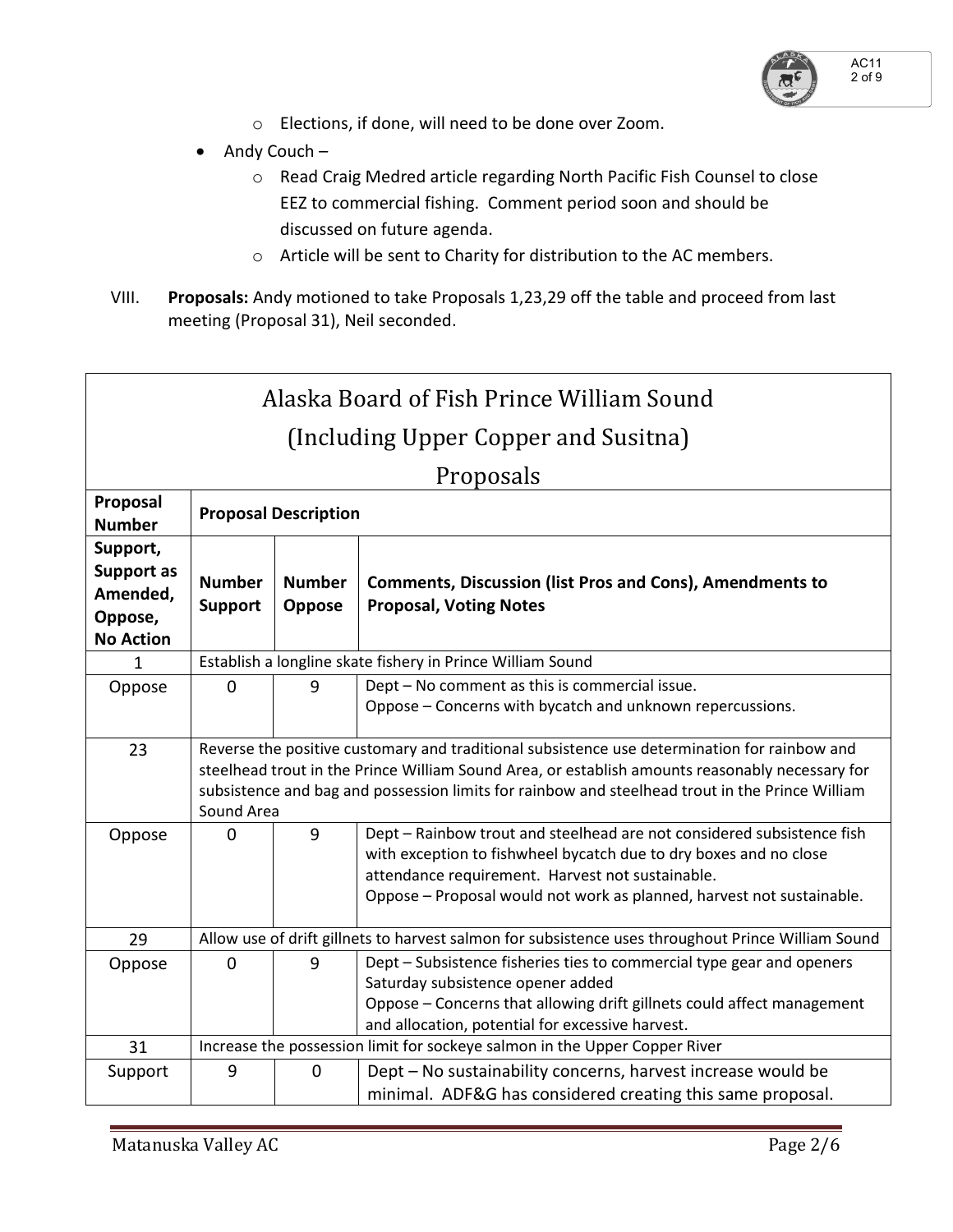

| Alaska Board of Fish Prince William Sound                         |                                                                                          |                                                                                    |                                                                                                                                                                                                                                                                                                                                                                                                                     |  |  |  |  |
|-------------------------------------------------------------------|------------------------------------------------------------------------------------------|------------------------------------------------------------------------------------|---------------------------------------------------------------------------------------------------------------------------------------------------------------------------------------------------------------------------------------------------------------------------------------------------------------------------------------------------------------------------------------------------------------------|--|--|--|--|
| (Including Upper Copper and Susitna)                              |                                                                                          |                                                                                    |                                                                                                                                                                                                                                                                                                                                                                                                                     |  |  |  |  |
|                                                                   |                                                                                          |                                                                                    |                                                                                                                                                                                                                                                                                                                                                                                                                     |  |  |  |  |
| Proposal<br><b>Number</b>                                         | Proposals<br><b>Proposal Description</b>                                                 |                                                                                    |                                                                                                                                                                                                                                                                                                                                                                                                                     |  |  |  |  |
| Support,<br>Support as<br>Amended,<br>Oppose,<br><b>No Action</b> | <b>Number</b><br><b>Support</b>                                                          | <b>Number</b><br><b>Oppose</b>                                                     | <b>Comments, Discussion (list Pros and Cons), Amendments to</b><br><b>Proposal, Voting Notes</b>                                                                                                                                                                                                                                                                                                                    |  |  |  |  |
|                                                                   |                                                                                          |                                                                                    | Support - Align with possession limits in other fisheries.<br>Amendment - Concerns about specifics. Specify new possession<br>limit of 6 (Opposed 1-8-0).                                                                                                                                                                                                                                                           |  |  |  |  |
| 32                                                                |                                                                                          | Allow harvest of rainbow trout 20 inches or less in a portion of the Gulkana River |                                                                                                                                                                                                                                                                                                                                                                                                                     |  |  |  |  |
| Oppose                                                            | $\mathbf{1}$                                                                             | 8                                                                                  | Dept - No predation studies but predation is not a concern,<br>rainbow trout population is low and unable to sustain long-term<br>sustainable harvest.<br>Support - Harvest should be allowed especially if rainbow trout is<br>mortally hooked.<br>Oppose - No predation risks, harvest is not sustainable.                                                                                                        |  |  |  |  |
| 33                                                                |                                                                                          | Allow harvest of rainbow trout 18 inches or less in the Gulkana River              |                                                                                                                                                                                                                                                                                                                                                                                                                     |  |  |  |  |
| Oppose                                                            | 2                                                                                        | 7                                                                                  | Support – No shortage of rainbow trout and harvest should be<br>allowed. Not enough information to oppose harvest.<br>Oppose - Population is low and harvest is not sustainable.                                                                                                                                                                                                                                    |  |  |  |  |
| 34                                                                | Remove the 14-inch size limit for Gulkana River Arctic grayling                          |                                                                                    |                                                                                                                                                                                                                                                                                                                                                                                                                     |  |  |  |  |
| Support                                                           | 9                                                                                        | 0                                                                                  | Dept - Proposal by ADF&G to simplify by eliminating need to<br>measure before harvest. Recent studies show size restriction no<br>longer needed to maintain desired population size and structure.<br>7% of population is greater than 14". Larger fish are in the cold<br>water tributaries which is difficult to access.<br>Support – Necessity to measure fish is too restrictive and does not<br>serve purpose. |  |  |  |  |
| 35                                                                | Amend bag and possession limits for Arctic grayling and methods and means in Moose Creek |                                                                                    |                                                                                                                                                                                                                                                                                                                                                                                                                     |  |  |  |  |
| Support                                                           | $\overline{7}$                                                                           | $\overline{2}$                                                                     | Dept - Low fishing pressure, has not noticed decline is population.                                                                                                                                                                                                                                                                                                                                                 |  |  |  |  |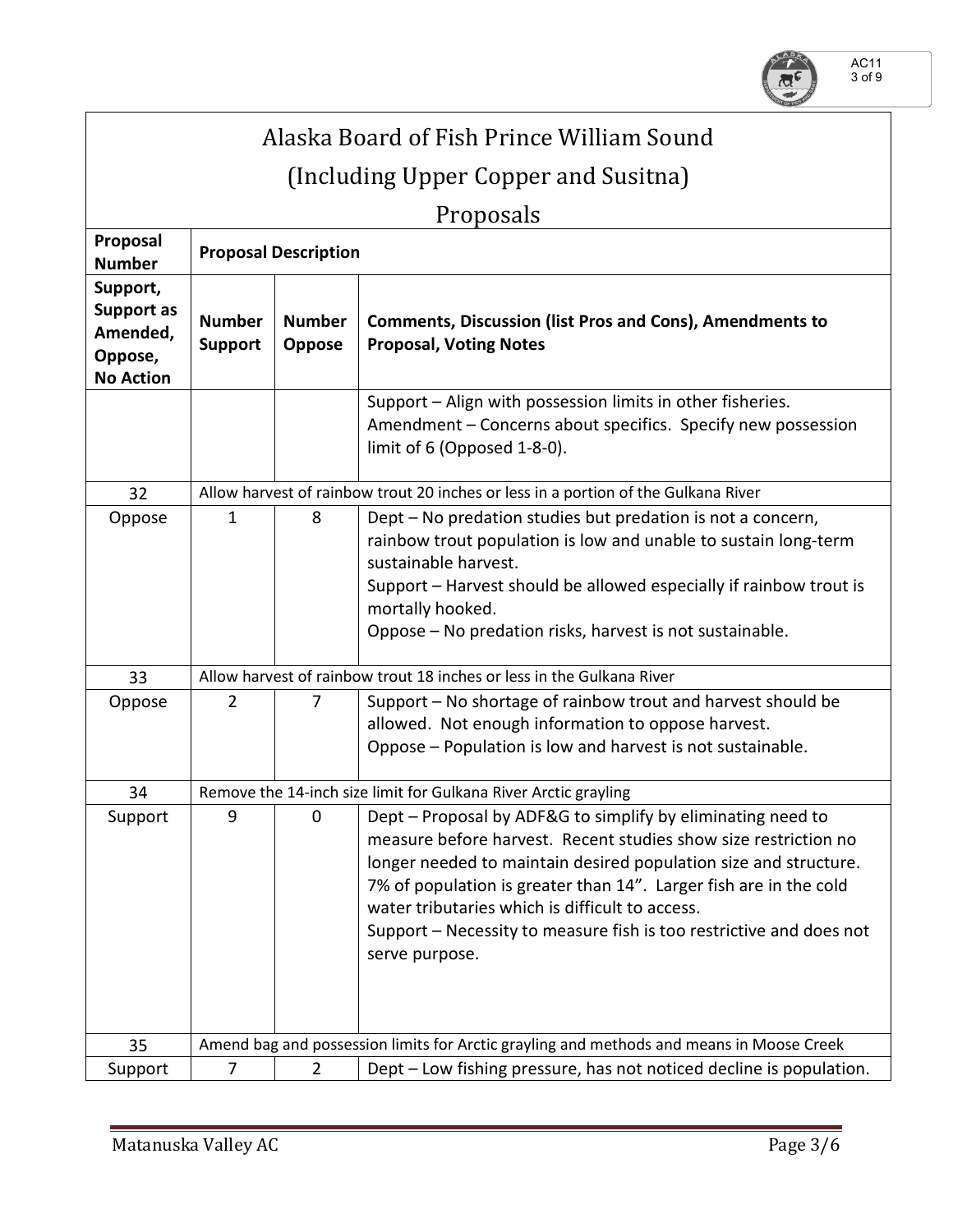

| Alaska Board of Fish Prince William Sound                         |                                                                                                                                            |                                |                                                                                                                                                                                                                                                                                                                                                                                                                                                                                                                                            |  |  |  |  |  |
|-------------------------------------------------------------------|--------------------------------------------------------------------------------------------------------------------------------------------|--------------------------------|--------------------------------------------------------------------------------------------------------------------------------------------------------------------------------------------------------------------------------------------------------------------------------------------------------------------------------------------------------------------------------------------------------------------------------------------------------------------------------------------------------------------------------------------|--|--|--|--|--|
| (Including Upper Copper and Susitna)                              |                                                                                                                                            |                                |                                                                                                                                                                                                                                                                                                                                                                                                                                                                                                                                            |  |  |  |  |  |
| Proposals                                                         |                                                                                                                                            |                                |                                                                                                                                                                                                                                                                                                                                                                                                                                                                                                                                            |  |  |  |  |  |
| Proposal<br><b>Number</b>                                         | <b>Proposal Description</b>                                                                                                                |                                |                                                                                                                                                                                                                                                                                                                                                                                                                                                                                                                                            |  |  |  |  |  |
| Support,<br>Support as<br>Amended,<br>Oppose,<br><b>No Action</b> | <b>Number</b><br><b>Support</b>                                                                                                            | <b>Number</b><br><b>Oppose</b> | <b>Comments, Discussion (list Pros and Cons), Amendments to</b><br><b>Proposal, Voting Notes</b>                                                                                                                                                                                                                                                                                                                                                                                                                                           |  |  |  |  |  |
|                                                                   |                                                                                                                                            |                                | Support – Decreased bag limit and restriction during spawning are<br>appropriate to avoid reduced population.<br>Oppose - Low fishing pressure and harvest.                                                                                                                                                                                                                                                                                                                                                                                |  |  |  |  |  |
| 36                                                                | Increase the bag and possession limit of lake trout in Crosswind Lake                                                                      |                                |                                                                                                                                                                                                                                                                                                                                                                                                                                                                                                                                            |  |  |  |  |  |
| Oppose                                                            | 1                                                                                                                                          | 8                              | Dept - No population survey for Crosswind Lake but monitors<br>harvest survey. No evidence of Lake Trout overabundance and<br>predation on sockeye smelt has minimal effect on hatchery<br>survival. Lake Trout Management Plan is in place based on<br>sustainable biomass and changes as well as more opportunity<br>coming in future board meeting.<br>Support - Lake Trout population strong from firsthand experience.<br>Long distance to travel to harvest one fish.<br>Oppose – No evidence of overabundance or predation concern. |  |  |  |  |  |
| 37                                                                | Establish sport bag and possession limit for lake trout in the Prince William Sound area                                                   |                                |                                                                                                                                                                                                                                                                                                                                                                                                                                                                                                                                            |  |  |  |  |  |
| Support                                                           | 9                                                                                                                                          | $\mathbf 0$                    | Dept - Create management strategy for Lake Trout.<br>Support - Establish consistent regulations and support<br>sustainability.                                                                                                                                                                                                                                                                                                                                                                                                             |  |  |  |  |  |
| 38                                                                | Establish restrictions in the Copper River Delta coho salmon sport fishery based on the number of<br>days the commercial fishery is closed |                                |                                                                                                                                                                                                                                                                                                                                                                                                                                                                                                                                            |  |  |  |  |  |
| Oppose                                                            | 0                                                                                                                                          | 9                              | Dept - Management plans include no triggers like other regions.<br>Sport fishery can still be supported and maintained to meet<br>escapement goals when commercial fishery is closed.<br>Oppose - Too restrictive by closing Catch and Release, does not<br>appear to be shared burden.                                                                                                                                                                                                                                                    |  |  |  |  |  |
| 39                                                                | Extend the area closed to sport fishing in Ibeck Creek                                                                                     |                                |                                                                                                                                                                                                                                                                                                                                                                                                                                                                                                                                            |  |  |  |  |  |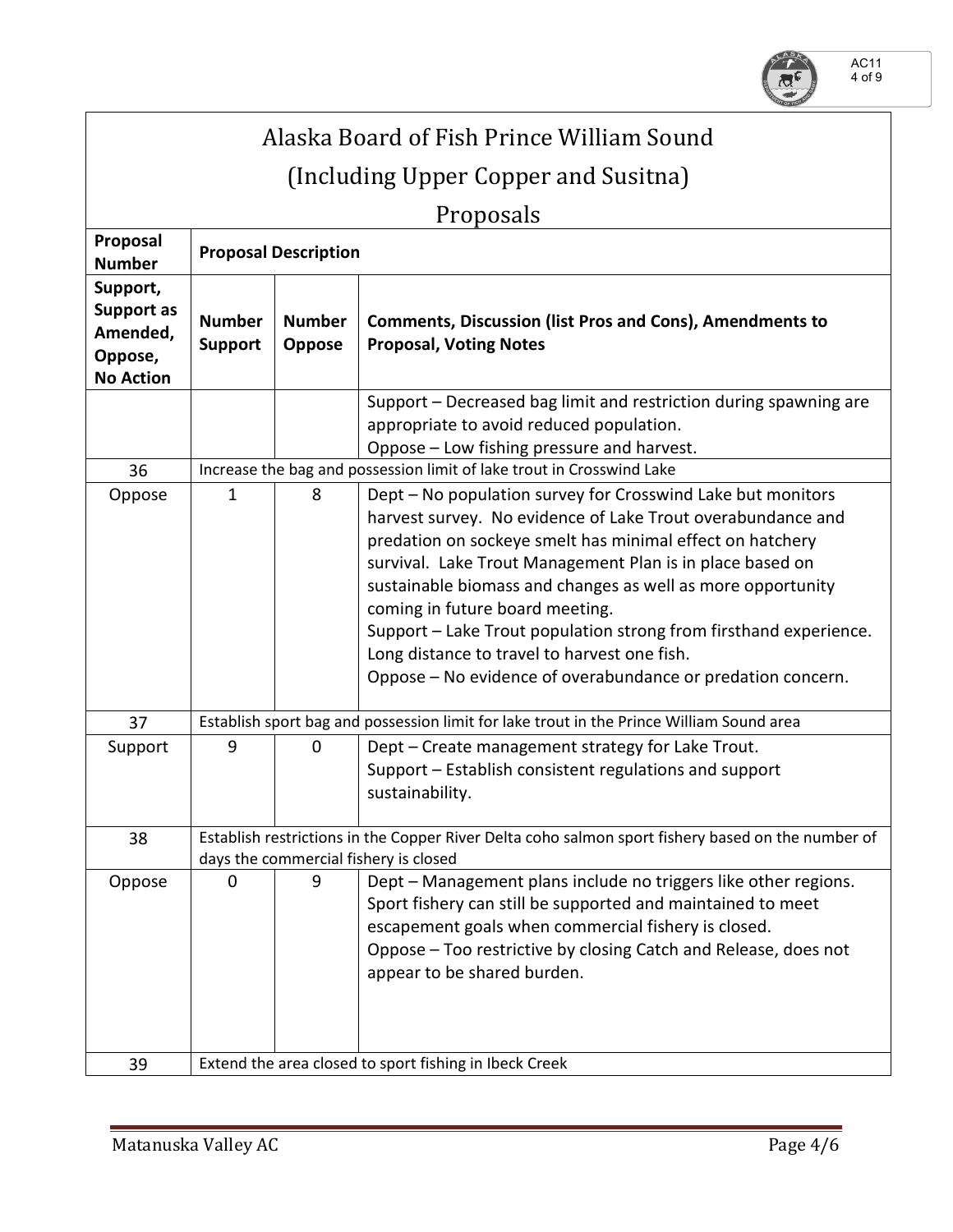

# Alaska Board of Fish Prince William Sound (Including Upper Copper and Susitna)

Proposals

| 1 T O DO JUIJ                                                     |                                                                                  |                                |                                                                                                                                                    |  |  |
|-------------------------------------------------------------------|----------------------------------------------------------------------------------|--------------------------------|----------------------------------------------------------------------------------------------------------------------------------------------------|--|--|
| Proposal<br><b>Number</b>                                         | <b>Proposal Description</b>                                                      |                                |                                                                                                                                                    |  |  |
| Support,<br>Support as<br>Amended,<br>Oppose,<br><b>No Action</b> | <b>Number</b><br><b>Support</b>                                                  | <b>Number</b><br><b>Oppose</b> | <b>Comments, Discussion (list Pros and Cons), Amendments to</b><br><b>Proposal, Voting Notes</b>                                                   |  |  |
| Oppose                                                            | $\Omega$                                                                         | 9                              | Oppose – Low fishing pressure in area, most fishing is lower in the<br>creek. Takes away opportunity from already limited sport fishing            |  |  |
|                                                                   |                                                                                  |                                | off the road system.                                                                                                                               |  |  |
| 40                                                                | Close 18 Mile or Silver Creek to coho salmon fishing August 1 to November 1      |                                |                                                                                                                                                    |  |  |
| Oppose                                                            | $\Omega$                                                                         | 9                              | Dept – No fish population data for this system.<br>Oppose – AC supports sport fishing off the road system and this<br>proposal would take it away. |  |  |
| 41                                                                | Repeal mandatory closed waters from the Copper River King Salmon Management Plan |                                |                                                                                                                                                    |  |  |
| Oppose                                                            | $\Omega$                                                                         | 9                              | Oppose – Concerns about removing conservation and allocation<br>This proposal only benefits one user group.<br>measure.                            |  |  |

## IX. **Closing Comments:**

- Andy Couch
	- o Feels no need to comment on proposals that were one commercial gear group arguing for more allocation or opportunity in specific fisheries; however, he would like the committee to comment on Proposals 49-55 and believes it would be appropriate for the committee to take a precautionary position in light of declines in sockeye, coho, and king salmon production in Upper Cook Inlet and declines in sockeye and king salmon production on the Copper River at least on alternating years.
- Chad Lipse
	- o Asked if it would be appropriate for the committee to vote on using Zoom for meetings as he feels it would be more effective.